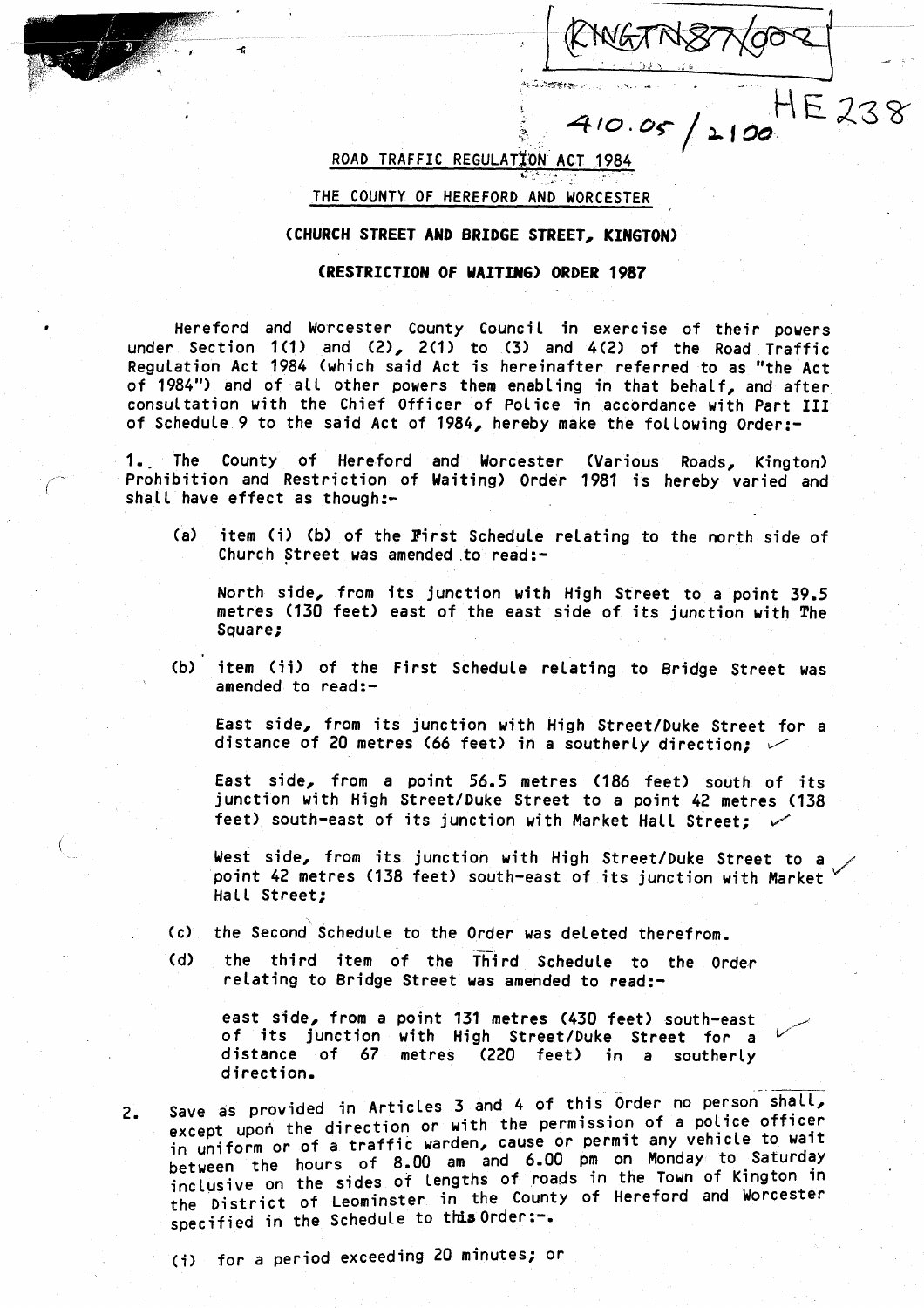(ii) if a period of less than one hour has elapsed since the termination during the said hours of the last period of waiting (if any) by that vehicle on the sides of lengths of roads .

- 3 . Nothing in Article 2 of this Order shall render it unlawful to cause or permit any vehicle to wait on the sides of lengths of roads referred to in that Article for so long as may be necessary:-
	- (a) to enable a person to board or alight from the vehicle;
	- (b) to enable goods to be loaded onto and/or unloaded from the vehicle;
	- (c) to enable the vehicle, if it cannot conveniently be used for such purpose in any other road, to be used in connection with any building operation or demolition, the removal of any obstruction to traffic, the maintenance, improvement or reconstruction of the sides of lengths of roads referred to, or the laying, erection, alteration or repair in or near the said sides of lengths of roads of any sewer or of any main, pipe or apparatus for the supply of gas, water or electricity, or of any telecommunications apparatus as defined in the Telecommunications Act 1984;
	- (d) to enable the vehicle, if it cannot conveniently be used for such purpose in any other road, to be used in pursuance of statutory powers or duties;
	- (e) for the purpose of delivering or collecting postal packets as defined in Section 87 of the Post Office Act 1953;
	- (f) for the purpose of removing furniture and effects from one office or dwellinghouse to another, or to such premises from a depository or from such premises to <sup>a</sup> depository, provided notice is given twenty-four hours in advance to the police, their consent is obtained and such reasonable conditions as they may impose are complied with;
	- (g) for fire brigade, police or ambulance purposes .
- 4. The restriction imposed by Article 2 of this Order shall not apply to <sup>a</sup> disabled person's vehicle Left by the driver thereof being a vehicle which displays in accordance with the Local Authorities'Traffic Orders (Exemptions for Disabled Persons) (England and Wales) Regulations 1986

<sup>a</sup> badge issued uner the Disabled Persons' (Badges for Motor Vehicles) Regulations 1975, in pursuance of <sup>a</sup> scheme under Section 21 of the Chronically Sick and Disabled Persons Act 1970 .

5. (1) In this Order:-

"disabled person's badge" has the same meaning as in The Disabled Persons (Badges for Motor Vehicles) Regulations 1975;

"disabled person's vehicle" has the same meaning as in The Local Authorities' Traffic Orders (Exemptions for Disabled Persons) (England and Wales) Regulations 1986 ;

"parking disc" means <sup>a</sup> disc, issued by a local authority, complying with the requirements of the British Standard Specification for Parking Discs (BS No . 4631 :1970), but coloured orange, and capable of showing the quarter hour period during which a period of waiting begins .